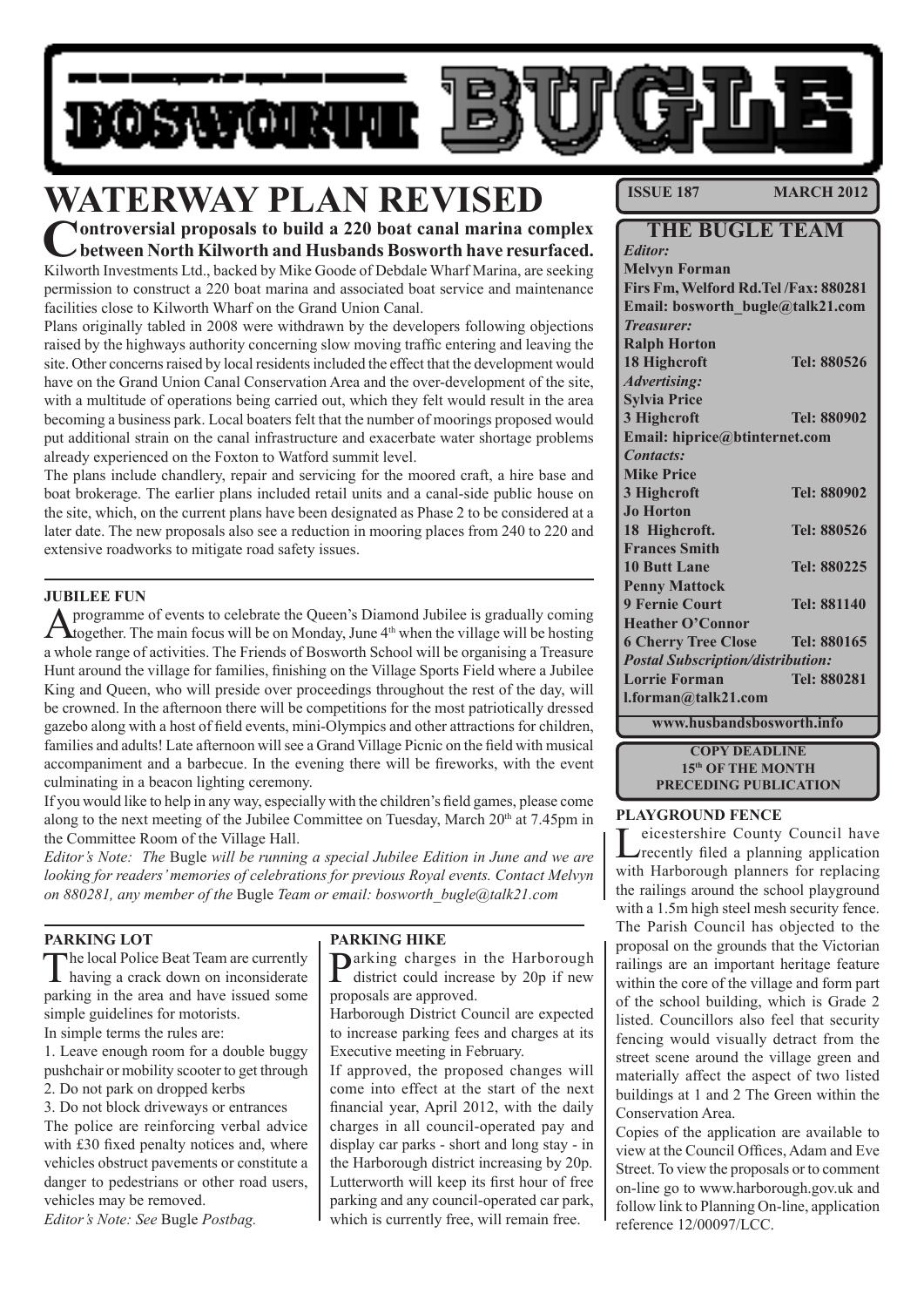#### *From Susan Bexson, Hunters Close*

### **POSTBAG**

Please could you remind residents of Hunters Close not to park on the footpaths? There is a lot of double parking, which makes it tricky to get through and potentially dangerous in the snow and ice. On Sunday, 5 February, there were no fewer than 15 cars parked partially on the footpaths! I am not sure if a fire engine could get through. We have had warnings about this in the past but the habit persists. Please could those with drives use them? *Editor's Note: We hear that there were problems recently when an emergency vehicle, attending an incident in Hunters Close couldn't get past parked vehicles. It's at times like this when it is important to ensure that access isn't blocked - the next emergency may be yours...*

#### *From Tony Avery, Fernie Court*

Has anyone seen the mindless, selfish, and irresponsible person/persons, who are letting their dog, or dogs foul the footpaths in Berridges Lane? With so many parents taking their children to school using that route, it is becoming an obstacle course trying to avoid the mess. If anyone has seen the person, or persons, would they report it immediately to the Parish Council. Or if you know who it is, would you please read this to them, as clearly they do not have enough intelligence to read it for themselves.

#### *From Neil Hankin, Welford Road*

Jean and I have been touched and somewhat overwhelmed by all the good wishes from the village following my day case surgery on February 1st. This resulted in an enforced stay at LRI until 14<sup>th</sup>. Although now at home I shall not be seen on the streets with Meg for a while. Thank you all.

#### **POLICE FILE**

**IF YOU HAVE INFORMATION ON ANY CRIMINAL ACTIVITY CALL LEICESTERSHIRE POLICE on 101. Neighbourhood Watch Co-ordinator Marion Lewis 0116 2483871 NW Community Scheme No. 2123 Local Beat Team Sgt. 2908 Steve Bunn PC 500 Andy Smalley WPC 4640Vikki Barge PCSO 6569 Peter Willson PCSO 6636 Ray Wells PCSO 6573 Steve Adams Voicemail Service 0116 2485675 Rural & Countryside Liaison Officer PC 1010 Chris Hill CRIMESTOPPERS FREEPHONE 0800 555111**

The Motor Insurers Group have recently issued a warning that **Aston Midshires Insurance Company** may be issuing vehicle insurance certificates that are invalid. Vehicles that are insured with them may be liable to seizure by the Police. You can check if your vehicle is insured

by visiting www.askMID.com. If you are currently insured with this company and believe that your cover may be invalid, then contact Consumer Direct on 08454 040506.

## **WATCH WORD**

*THE NEIGHBOURHOOD WATCH SCHEME WITHIN HUSBANDS BOSWORTH*

#### **VEHICLE ALERT**

Leicestershire Police are keen to trace a white Transit van, **KS51 ETZ** which is believed to be involved in metal thefts at rural locations in the East Midlands.

The occupants are white males who enter private land to look for items to steal. If challenged they state they are shooting and have permission to be there or that they are looking for the owner of the land.

If you know this vehicle, please report information to Leicestershire Police on 101, or if you believe an offence is being committed ring 999.

#### **METAL THEFT**

Police are urging homeowners to be vigilant following reports of a new trend in metal thefts elsewhere in the county. In recent weeks a number of properties in north Leicestershire have had lead flashing and cladding stolen from bay windows. Where the crimes have been committed householders have reported seeing suspicious cold callers, who are presumably checking out the properties.

**SID REPORT**

Readings from the Speed Indicator Device **High Street easterly** Period: January 25<sup>th</sup> to February 1<sup>st</sup> Vehicle movements: 13552 Average speed: 37mph Movements over 40mph: 226 *(1.65%) Highest recorded speed: 66mph* **Welford Road exit** Period: February 1<sup>st</sup> to February 8<sup>th</sup> Vehicle movements: 6345 Average speed: 48mph Movements over 40mph: *2412( 38%) Highest recorded speed: 65mph* **Welford Road exit** Period: February 8<sup>th</sup> to February 15<sup>th</sup> Vehicle movements: 8828 Average speed: 49mph Movements over 40mph: 3276 *(37%) Highest recorded speed: 72mph*

Be aware of a scam email: '**Population Census: a message to everyone - act now**', which is being circulated in the name of National Statistician, Jil Matheson. It demands personal information, supposedly for the Census and threatens fines for non-compliance.

This email has no connection with the National Statistician, the 2011 Census or the Office for National Statistics and may unload malware onto your computer.

**Lutterworth Police are investigating the theft of a white** *Bailey Olympus* **caravan from Ashby Parva. They think that it may be parked up in a remote location whilst the thieves wait to see if it has a tracker device fitted. If you see a caravan parked suspiciously in an isolated location call the police 101 number.**

## **'JJ's Kiddycare'** Provides...........



- \* Full Day Care (0-4yrs)
- \* Government funded Pre-school sessions for 3 & 4 year olds
- \* Breakfast & After School clubs
- \* Holiday Clubs during all Northamptonshire and
- Leicestershire school breaks
- \* Open 51 weeks per year All situated at a lovely rural farm location Hemploe Road, Near Welford, Northants Tel no. 01858 575642 email. jswelford@tiscali.co.uk

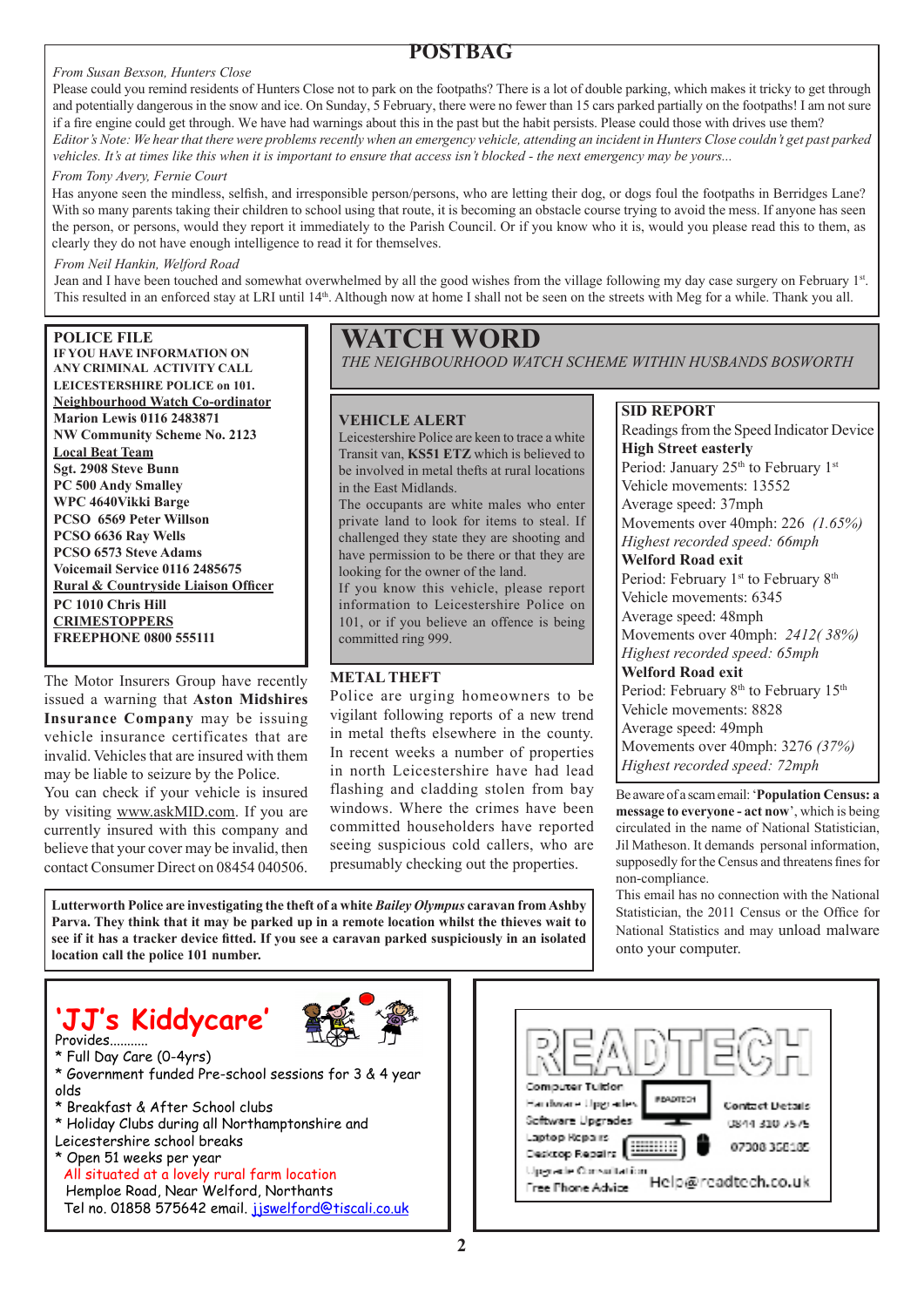# **BOSWORTH IN FOCUS**

*A ROUND-UP OF LOCAL NEWS*

#### **ROAD CLOSURE**

Leicestershire County Council are warning drivers that the A4304 will be closed, west of North Kilworth village for resurfacing work during April. Work is expected to start at the the beginning of April and take up to one week. During this time the road will be closed to all through traffic, to enable contractors to safely carry out the work, from the South Kilworth Road junction with the A4304 to the turn for Kimcote and Gilmorton.

During the closure the diversion route will be: South Kilworth Road, Walcote Road, A4304 Lutterworth Road and vice versa. For further information, contact Senior Technician Les Ebrey or Senior Engineer Rod Hook on 0116 305 2202.

#### **WEATHER LOG JANUARY 2012** *[2011]*

**Rain:** 57.5mm (2.3") *[47.25mm]* **Wettest day:** 9mm (0.3") *[9mm]* **Highest temp:** 9.5°C C *[12o C]* Lowest Temp: -4<sup>o</sup>C C *[-6o C]* **Snow:** None *[None]*

### **LOCAL NEWS IN BRIEF**

 **Friends of Harborough Museum** are looking for willing hands to help out on a voluntary basis at the museum. There are many activities where volunteer helpers are needed to assist the permanent staff. For details call Zara Matthews on 821085.

**Market Harborough**'s community radio station, *HFM*, is celebrating after hearing that their licence to broadcast has been extended until 2017.

German energy company, Prowind, is seeking permission to erect a single wind turbine on land off Elkington Road, **Welford**.

#### **LAND GRAB**

Harborough District Council is currently preparing a Site Allocation Plan, which seeks to identify sites within the district that would be suitable for housing, commercial development, traveller accomodation and community and recreational use. Sites for residential development should be at least 0.2ha in area, suitable for 5 or more homes. All sites would still need to satisfy planning guidelines, be within current Limits of Development and be available before 2028. Submissions must be made by those in legal control of the sites, that is landowners, developers or Parish Councils and no submissions can be accepted from third parties. There will be opportunities for consultation on the Draft Site Allocation Plan proposals later in the year.

For more information call the Planning Policy Team on 821160 or email: planningpolicy@harborough.gov.uk

#### **PARISH PRECEPT**

Husbands Bosworth Parish Council precept share of Council Tax levied by Harborough District Council for the 2012-13 year will show a *per capita* reduction of 1.11% over last year.

#### **TALKING RUBBISH...**

Despite Harborough District Council's valiant efforts within the constraints of their street cleaning budget, the grass verges around the extremities of the parish, and some of the backwaters of the village itself, are beginning to clog up with litter.

If we want our village to look a bit tidier it's up to us to show willing! It's been a couple of years since we organised a Litter Pick and so we've designated Sunday, March 25<sup>th</sup> for action. Willing volunteers are asked to meet at the Village Hall carpark at 2.00pm for a couple of hours of rubbish clearing. Bags, litter pickers and safety gear will be provided. Tea and cakes in the Village Hall at 4.00pm for the returning troops!

#### **COMMUNITY FORUM**

The next meeting of the Lutterworth, Broughton Astley and Rural West Forum will take place on Thursday, March 1<sup>st</sup>, at 7.00pm. The venue is the Baptist Church, 2 Sutton Lane, Broughton Astley, LE9 6QF. Topics for the agenda are as follows:

*· Community Forum Budget projects update · Improving Broadband connectivity in Leicestershire* 

*· Changes to the way policing will be managed in the future*

For a formal final agenda please contact Ray Hurst, Community & Places Officer on 0116 305 5505 or email: ray.hurst@leics.gov.uk

#### **ASHACRE**

At a recent meeting of Harborough District Council's Accounts Committee, members heard that Barry Howard Homes, the developer of Ashacre Close, still owes the Council over £147,000 in unpaid Community Contribution (S106) charges. The company entered voluntary bankruptcy in 2008 but continued to trade. We understand that repeated requests from HDC for the account to be cleared have been ignored, due in part to the council's failure to register as a creditor.

Meanwhile we are assured that Leicestershire Highways Authority's position is safe, as a bond to secure funding for the eventual adoption of the carriageway in Ashacre Close was secured by Leicestershire County Council at an earlier stage.

*VILLAGE HALL BOOKINGS Kenny Anderson 880705 www.husbandsbosworthvillagehall.co.uk CHURCH HALL BOOKINGS Janice Staples 880668 Bob Hutchings 880131 SPORTS PAVILION ENQUIRIES Audrey Marlow 880316* 

# **IPPON SPORTS MASSAGE Sports and therapeutic massages**

**The mobile clinic that comes to you Call Dulcie on 01858 882071 or 07722990619**



**17th March - St. Patrick's Day Celebration** Guiness & Magners £3.00, Jameson Irish Whiskey £2.50 Traditional Irish Food served throughout the day Evening Poker Competition **All Six Nations Live Games shown on our 65" HDTV 18th March - Mother's Day Sunday Lunch** Bookings now being taken South Kilworth Rd, North Kilworth LE17 6H (t) 01858 575082 (e) Admin@KilworthSprings.co.uk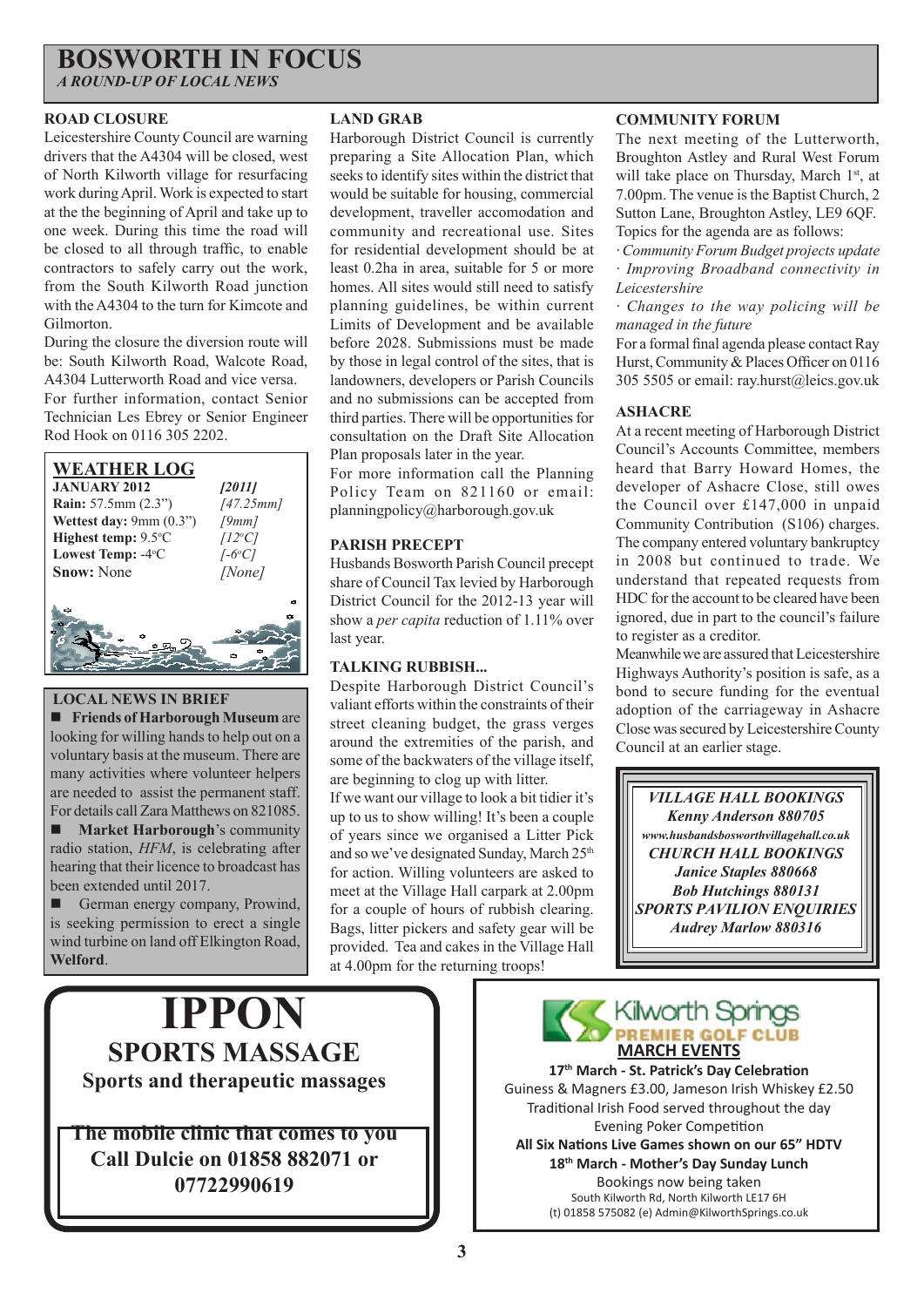### **SCHOOL REPORT** *HUSBANDS BOSWORTH C. of E. PRIMARY SCHOOL Head Teacher Matthew Bown*

#### *From Matthew Bown, Head Teacher*

Husbands Bosworth Church of England School is a very busy place to be right now. We are working with the local authority in exploring the possibility of extending our modular building located on the playing fields. We are looking at replacing the school fence. This is a necessary step for many reasons but primarily to ensure that we meet the necessary requirements with regards to child safety. I would however like to assure you that I do not want this fencing to be an eyesore or make the school look like a detention unit. Instead I see this as an opportunity to improve the asthetics of the school and hope the village will agree. I have looked carefully into what the original fencing looked like and hope to replicate this, but about one and a half foot higher. It is my intention to improve, not destroy the view for both the school and the village.

**FOBS NEWS** We are also planning celebrations to mark both the Queen's Jubilee and also the Olympics. We hope these events will provide opportunities for the school to join together with the village in celebrating these historical events.

| <u>FUBS NEWS</u>                 |     |                                                      |
|----------------------------------|-----|------------------------------------------------------|
| 100 Club                         |     | <b>FOBS Diary Dates</b>                              |
| December                         |     | <b>Race Night</b>                                    |
| 1 <sup>st</sup> Karen Raven      | £50 | A Fun Night Out at the Races for all                 |
| $2nd$ Simon Wright               | £20 | the family with games, prizes and food.              |
| January                          |     | Saturday, March 24 <sup>th</sup> 6.00pm to 9.00pm in |
| 1 <sup>st</sup> Katharine Wright | £25 | the Village Hall.                                    |
| $2nd$ Jan Currie                 | £10 |                                                      |
| February                         |     | Date for the future                                  |
| 1 <sup>st</sup> Gayle Rowley     | £25 | Safari Supper - September 8th                        |
| $2nd$ Ruth Turner                | £10 |                                                      |
|                                  |     |                                                      |

#### **BYGONE BOSWORTH**

*The Historical Society's Periodical Journal*

Records held at the Leicestershire County Records Office indicate that land for an aerodrome at Husbands Bosworth had been earmarked as early as August 1941. A document from this time states that the runways were: "Not ready for use; blocked with temporary obstructions." Since the commencement date for construction is later given as August  $15<sup>th</sup> 1942$  it is to be assumed that the temporary obstructions were fields and hedgerows! The proposed completion date was given as March 15<sup>th</sup> 1943, with Geo. Wimpey and Co. Ltd. as the main contractor at an estimated cost of £805,000.

The state of construction at July 1943 was: "...Husbands Bosworth New Station, 454 employed on site, completion date October 1943." However, it appears that on August  $1<sup>st</sup> 1943$  the aerodrome started to receive personnel from 14 Operational Training Unit, R.A.F. Cottesmore and R.A.F Saltby.

On August  $10<sup>th</sup>$  day-flying started and on August  $17<sup>th</sup>$  night-flying commenced. At this time, and until Husbands Bosworth, as part of 92 Group, became 85 OTU under its own command on June 15<sup>th</sup> 1944, the aerodrome operated as a satellite to R.A.F. Market Harborough, under their command. The station was constructed with 3 runways. Thirty six dispersal places were strung around the perimeter track and a bomb store was constructed to the north of the site. Four main aircraft hangers were erected. A water treatment works was constructed adjacent to Sulby Reservoir to the south of the site and a sewage plant was built about a mile outside the perimeter road, east of Sulby Hall Farm. 85 Operational Training Unit disbanded on June 14th 1945, exactly one year after its formation. The airfield was decommissioned by the R.A.F. in 1946.



TO ADVERTISE HERE COSTS JUST £12 PER MONTH THE BUGLE IS DELIVERED FREE TO EVERY HOUSEHOLD IN THE PARISH AND REACHES PLACES OTHER PUBLICATIONS CAN'T REACH! Call Sylvia on 880902 or email: hiprice@btinternet.com

**ACTIVITY GROUPS 2011 All Saints Parochial Church Council** Brian Smith 880225 **Art Workshop** Contact: Ann Saxton 880971 **Badminton Club** Contact: Lorrie Forman 880281 **Beaver Scout Troop** Contact: Andrew Lambert 880922 **Bosworth Belles** Linda Lawton 880503 **Conservative Association** Contact: Robert Maxwell 880361 **Craft Group**

Contact: Gail Wilmot 880413 **Handbell Ringers** Contact: David Staples 880668 **Honeypot Tots Group** Contact : ????????? **Historical Society** Contact: Heather O'Connor 880165 **Husbands Bosworth Rainbows Group** Contact: 881757 or 881442 **1st Kilworth Scouts/Beaver unit** Contact: Andrew Lambert 880922 **Leicestershire Bee Keepers Association** Contact: Sally Lang 880773 **Lutterworth African Drumming Group** Contact: Ralph Horton 880526 **Playing Field Committee** Contact: Jennifer Rogers 880401 **Royal British Legion** Robert Maxwell 880361 **Tennis Club** Contact: Jennifer Rogers 880401 **Tower Bell Ringers** Contact: Geoff Armitage 880066 **Welford Bridge Club** Contact: Kate Hancock 880205 **Workers Education Association** Contact: Sally Sherratt 571064



**4**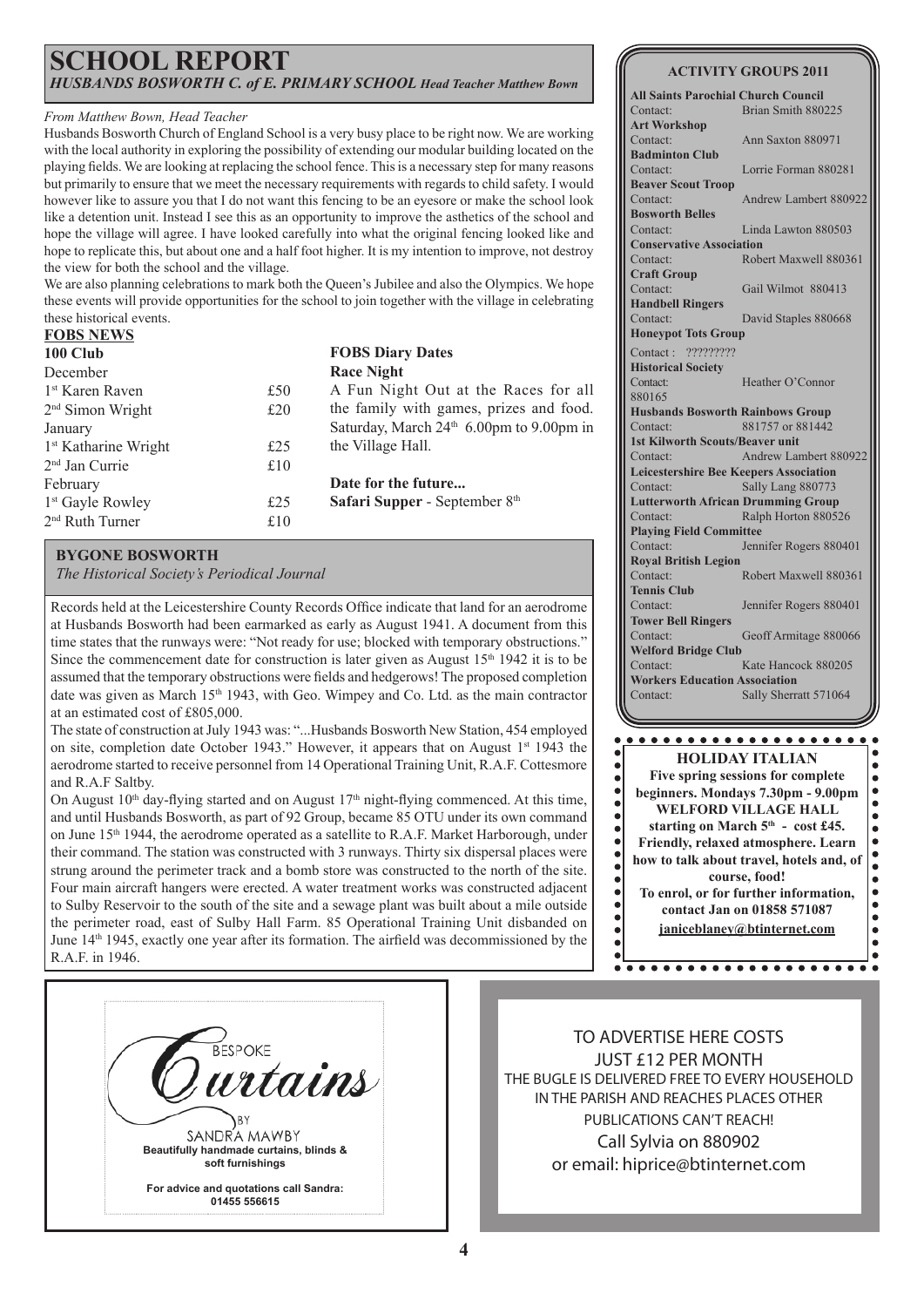**GD Armitage Clock & Belfry Work** New installation, maintenance & repair Contact: Geoff Armitage 880066 **Frank Begley Plumbing & Heating** Plumbing & heating engineer. Contact: Frank Begley 880541 **Gordon Begley** Building & roofing contractor. Contact: Gordon Begley 880028 **Peter Begley**  Building contractors, flat roofing Contact: Peter Begley 880517 **Gary Bennett** Painter & decorator Contact: Gary Bennett 880285 **Croft Farm Bed & Breakfast** AA 4\*\*\*\* accommodation Contact: Jane Smith 880679 **Rob Dargue Carpentry & Building** General carpentry & woodwork Contact: 07834 872205 or 880803 **Honeypot Lane Bed & Breakfast**<br>Contact: Carolyn Go Carolyn Goffe 880836 **Mike Price Heating Engineer**  Oil-fired boiler servicing & repair Contact: Mike Price 880902 **Natural Self Defence** Self defence techniques that work!<br>Contact: Marc 8808 Marc 880884 **Paul Bolton School of Motoring** Expert driving instruction Contact: Paul Bolton 880115 **Totally Trees Ltd.** Tree surgery and stump grinding Contact: Jacqui Mitchell 01455 554182 **Wharf House Kennels** Kennel and cattery services Contact: Kim McGuigan 880905 **Woodpecker Tree Surgery** All aspects of tree surgery undertaken Contact: Chris Wright 880183 TO ADVERTISE \*\*\*HERE\*\*\* call Sylvia on 880902 or email: hiprice@btinternet.com

#### **NASEBY VISITOR CENTRE**

The official launch of the appeal to raise funds to build a Battlefield Visitor Centre at Naseby will be on Sunday, June  $10<sup>th</sup>$ . There will be a re-enactment by the Sealed Knot Society, lunchtime refreshments and a presentation of Harborough Movie Makers acclaimed film about the Battle of Naseby. For more information about the Naseby Battlefield Project go to www.naseby.com

# TRADE DIRECTORY 2012 **ACTIVITY GROUPS**

#### **CONSERVATIVE ASSOCIATION**

Husbands Bosworth & District Conservative Association is hosting an event at Misterton Hall on Friday, April  $27<sup>th</sup>$  from 7.30 pm to 10.00pm, as part of the Royal Diamond Jubilee year celebrations.

The event will be in the form of a display of Royal Memorabilia and the organisers are asking that anyone who has anything that might be suitable for display to bring their treasures along on the evening so that others may enjoy them - old photos, press cuttings, ornaments, etc.

Tickets are £12.50 per person to include buffet supper and wine and are available from Sue Fisher, 7 Cherry Tree Close, Husbands Bosworth LE17 6NB Tel: 01858 880026

#### **CLASSIC FILM NIGHT**

All Saints Classic Film Night season concludes on Friday, March 9<sup>th</sup> with *The Sheriff of Fractured Jaw*, starring Kenneth More and Jane Mansfield.

When a London gun company decides to promote their products in the Wild West a series of misunderstandings puts their representative, Jonathan Tibbs, in the firing line.

The show starts at 7.30pm and entry is £3 per person to include light refreshments.

#### **HISTORICAL SOCIETY**

At the next meeting of the Historical Society local historian, Eric Orbell will be giving members an insight into how our forefathers let their hair down with his illustrated talk - *'An 18th Century Night Out on the Pull'*.

The meeting is on Wednesday, March  $7<sup>th</sup>$  at the Church Hall, Honeypot Lane, starts at 7.30pm and is open to non-members and friends.

*The April meeting will be the Annual General Meeting, followed by Wendy Freer who will be taking us into the world of salvation and the canal Boatman's Missions.*

#### **FUNDING BODIES...**

Villagers Lorrie Forman and Penny Mattock are walking Hadrian's Wall with friends in May and are arranging a series of fundraising events instead of relying solely on sponsors and donations this year. Their group's target for this year is to raise at least £5,000 for LOROS.

Events crack off with a Fish & Chip Supper and Quiz at Kirby Muxloe Church Hall on Friday, April 27<sup>th</sup> at 7.30 pm. Entry is £10 each, to include supper but please take your own drinks.

They are also organising a 5 mile walk nearer to home, starting from Welford on Sunday, April  $22<sup>nd</sup>$ . There is no entry fee but a donation is requested.

There are other events too in the pipeline, including a carwash in Husbands Bosworth at the High Street garage forecourt and possibly a barn dance. Watch this space for details!

Call Penny on 881140 or Lorrie on 880281 for details or to book a place.

#### **BOSWORTH BELLES**

The next meeting of Bosworth Belles will be on Wednesday, March 14<sup>th</sup> at 7.30pm in the Village Hall, when Bosworth-based dance tutor, Glenn Badham, will be taking to the floor to demonstrate some nifty dance moves. There will be opportunities for everyone to try out the Jive.

For more information please call Pat on 07939 226115.

*Pick up some technical tips to enable you to enhance those holiday snaps next month when the meeting will be focusing on photography!* 

#### **PILATES FOR ALL**

There is a Pilates session suitable for all abilities and ages, men and ladies, every Friday evening from 7.00pm to 8.00pm in the Village Hall.

For more information please contact Pat 07939 226 115 email pmackereth@aol.com

Service

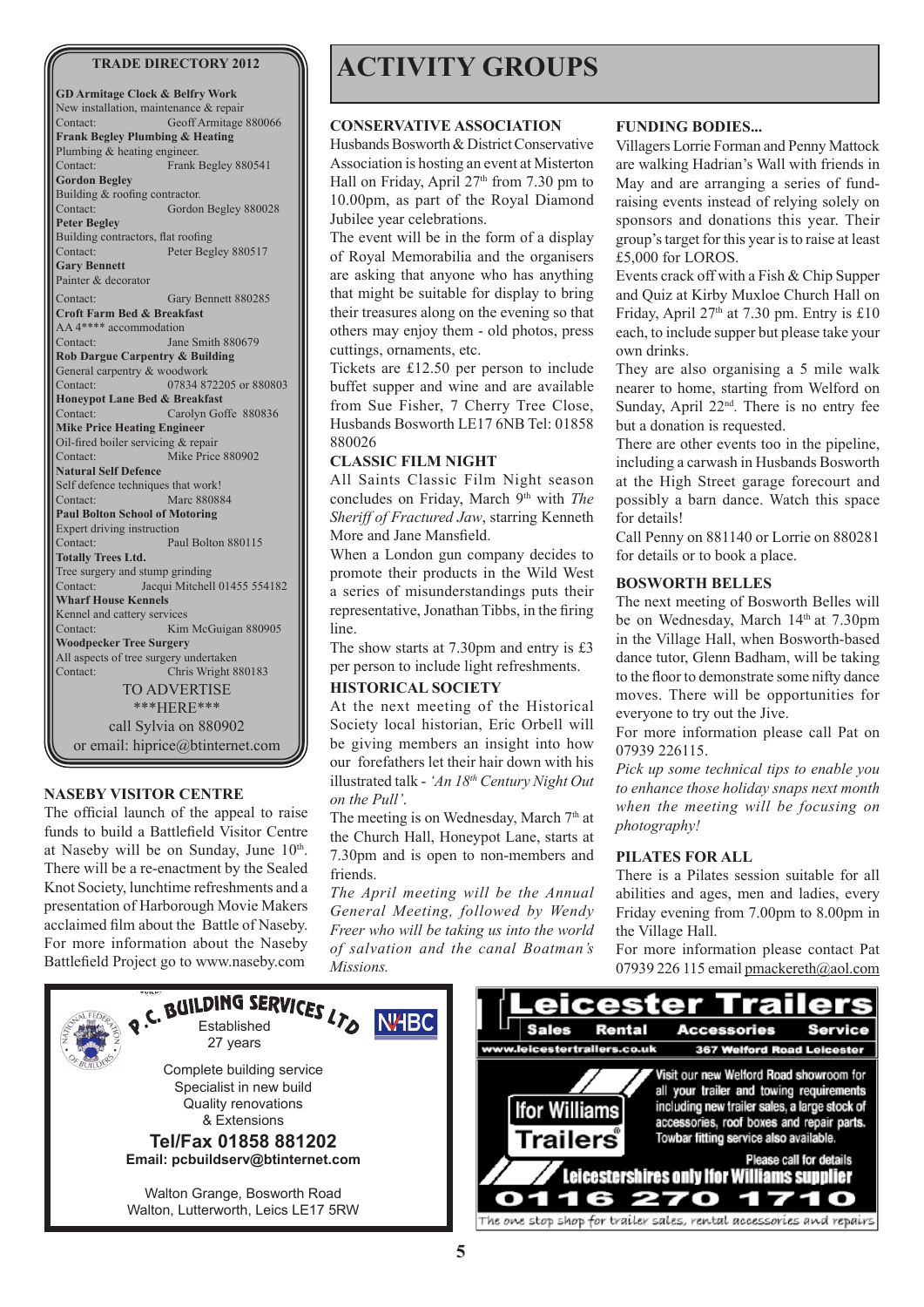# **PARISH COUNCIL NEWS** LOCAL OFFICERS

#### **Report of the Parish Council meeting held on Tuesday, February 7th 2012**

**Present:** *Full Council and 2 members of the public. Apologies were received from District Councillor Brian Smith*

#### **Visitors' Questions**

Mr. & Mrs. Sangra addressed the meeting to outline their proposals for Bosworth House. They confirmed that they intend making it their family home and were carrying out work to improve it, preserve it and make it more secure, but were concerned that their efforts didn't appear to be appreciated by the community. Council assured them that their efforts were appreciated but they were concerned about some elements of the work.

#### **Cemetery**

Council heard that the rebuilding work to the south wall was scheduled to start in February but was delayed by the frosty weather.

#### **Playing Field**

Some work to the safety surfacing in the Recreation Area was still to be carried out but this would need to wait until the weather improved.

■ Council noted that the tree work had been carried out and the hedges trimmed.

Moles were active again on the Playing Field.

#### **Traffic Issues**

Council noted that recent landfill activity at the Quarry had resulted in excessive fouling of Welford Road. Although the Quarry manager had quickly called in roadsweepers, it was felt that dry sweeping was insufficient.

Council also noted complaints received concerning the muddy condition of the lower Broad Lane. Clerk to contact the Rights of Way Officer.

#### **Neighbourhood Watch**

Contact had been made with Leicestershire Police regarding information on local crime. It was hoped that a recently activated extension to the NW relay scheme would provide a wider catchment of criminal activity.

Council heard that there was little response to the *Bugle* request for 'tip-offs' of criminal activity. **Rural Housing Scheme**

Members heard that an open meeting was planned by East Midlands Housing.

#### **Bosworth Festival**

Date for the 2012 festival is fixed as June  $30<sup>th</sup>$ .

#### **Queen's Diamond Jubilee Celebrations**

Members discussed plans already tabled and the proposed programme for the day.

Council agreed to allocate funding for the day's event.

#### **Correspondence & Planning**

■Although a full set of plans for the proposed Kilworth Marina had been requested none had been received.

Members discussed Council's contribution to the Playing Field Committee and agreed to seek further information.

#### **Any Other Business**

Council agreed to make a contribution towards a new print of the Historical Society's Bosworth Trail leaflet.

Dog fouling problems were noted in the Bell Lane and Leicester Road areas. Council was of the opinion that little could be done unless the culprits were caught in the act and advised residents to monitor the situation.

The County Council-led high speed Broadband programme was discussed briefly. It was understood that North Kilworth was calling a meeting with interested parties but no firm date had yet been fixed. **Next Meeting**

The next meeting of the Parish Council will be on Tuesday, March 6<sup>th</sup> at 7.45pm in the Committee *Room of the Village Hall.* 

*Do you have a painting, certificate, drawing or similar that you would like mounting and framing? Choice of frame mouldings and mountboards available, or 'specials' can be ordered. Call Nick Raven on 880824 for a quote.*

**Husbands Bosworth Parish Council: Councillors** 

William Fletcher 880910(Chairman) Melvyn Forman 880281 Heather O'Connor 880165 Susan Fisher 880026 Stuart Brain 881615 Patricia Hobson 880070

#### **Parish Clerk**

Jackie Fletcher, 13 School Lane, H.B. LE17 6JU Tel: 880910 E-mail: jackiehbpc@btinternet.com

#### **District Councillor**

Brian Smith 10 Butt Lane, H.B. LE17 6LN Tel: 880021 E-mail: b.smith@harborough.gov.uk

#### **County Councillor**

Graham Hart Lilac Cottage Willoughby Waterleys Leicester LE8 6UF Tel: 01162 478600 E-mail: graham.hart@leics.gov.uk

### **HARBOROUGH TOWN PLANS**

Harborough District Council is asking local people to help shape the future of Harborough town centre. The authority is launching a public consultation on plans to make better use of its Adam and Eve Street headquarters and other assests.

Consultants have recommended that the council uses its assets more commercially to get better value for the district's taxpayers, close the Council's funding gap and provide fit-for-purpose office space for the future.

There is a display board showing the proposals in the reception area of the Council Offices on Adam and Eve Street where printed questionnaires are available. Comments can be made and viewed at: www.harborough.gov.uk/transformation

п  $\blacksquare$ 

ā ā Ē Ē.

٠ Ė

**RAVEN FRAMING**<br>
<br> *ave a painting, certificate, drawing or similar*<br>
you would like mounting and framing?<br>
Choice of frame mouldings<br>
and mountboards<br>
<br> *and mountboards*<br>
<br> *and mountboards*<br>
<br>
<br>
<br>
<br>
<br>
<br>
<br>
<br>
<br>
<br>
<br>
<br>
<br>
<br> Accident repair specialist Bodywork, dent, scratch and stone-chip repair Servicing, alloy refurbishment, welding MoT repair Valeting, full body polish Parking sensors, handling kits, etc. fitted Call Ben on 07710 024070 Based at Unit 2, Pebble Hall Farm between Husbands Bosworth and Theddingworth

............

Ē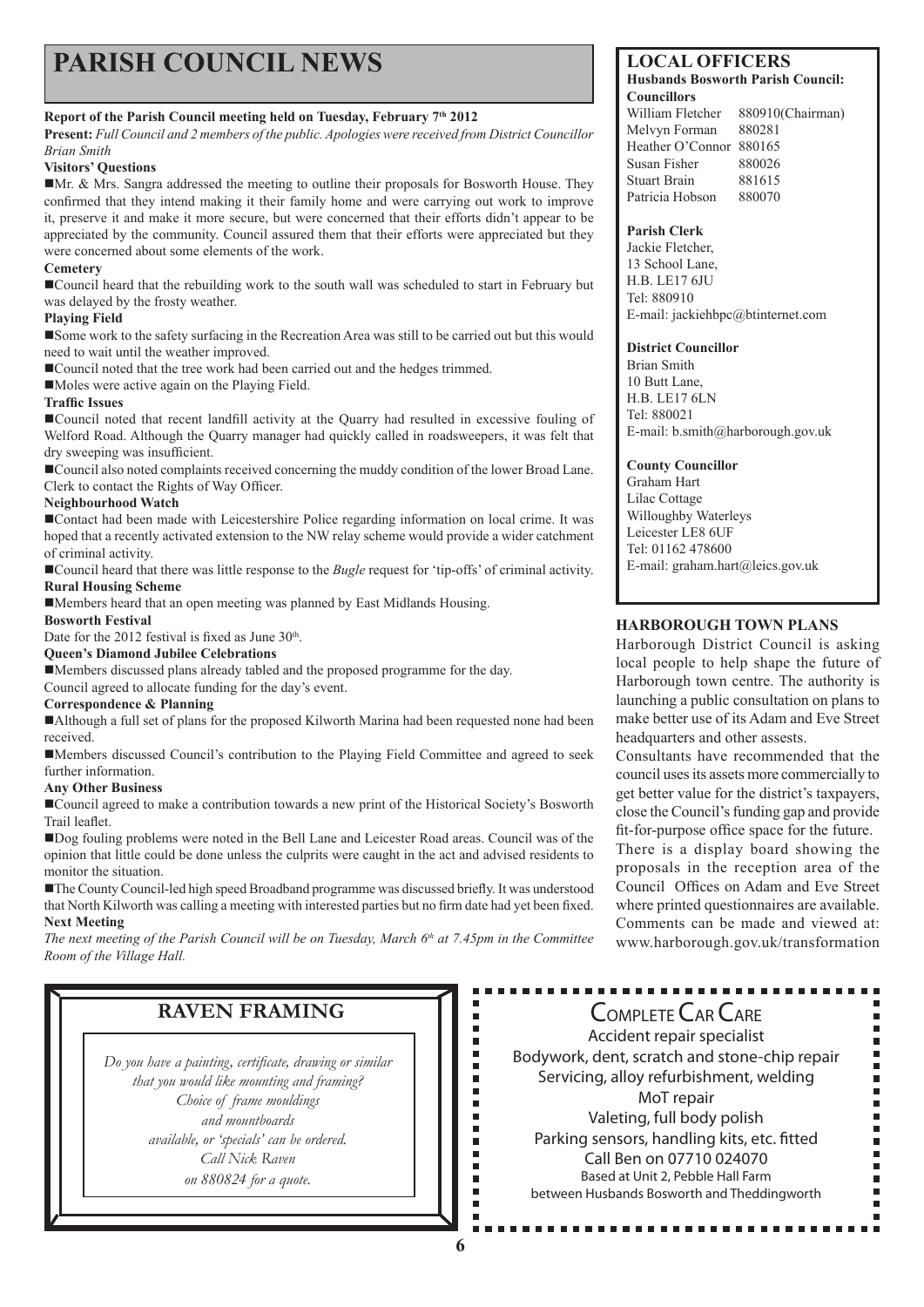# **CHURCH NEWS**

*All Saints Parish Church, Methodist Chapel & St. Mary's Roman Catholic Church*

#### **MOTHERING SUNDAY**

Don't forget Mothering Sunday on March 18th.!We will be celebrating with a special service on Mothering Sunday at the Benefice Communion at St. Mary Magdelene, Shearsby starting at 10.30am.

#### **HARMONY EVENING**

Enjoy an evening of Spring Harmony on Saturday, March  $17<sup>th</sup>$  at 7.30pm with the Griffin Singers directed by Lance Atter.



A varied programme of light music and humour held at St Nicholas Church Mowsley. Tickets are available at £7.50 including

refreshments, from Janet Bennett on 0116 2402408. Proceeds go towards St. Nicholas Church funds.

#### **SCHOOL EASTER SERVICE**

Join Husbands Bosworth Church of England School as they celebrate their end of term with a special Easter Service at All Saints Church on March 29<sup>th</sup> at 2.30pm.

Parents and carers of school children and the congregation of All Saints Church invite the community of Husbands Bosworth to join with the School in a time of worship for children and for adults.

#### **JUBILEE PEAL**

All Saints Church is planning a tower-bell peal and possibly a village photograph, to celebrate the Queen's Diamond Jubilee in June. Rev. Andy has also promised a special service on Sunday 3<sup>rd</sup> at 9.30am.

### **COFFEE BREAK...**

DON'T FORGET! Scouts Coffee Morning Saturday, March 24<sup>th</sup> 11.00am -1.00pm at the Scout HQ, Kilworth Road

## **WOODPECKER TREE SURGERY**

All aspects of tree-work undertaken from dismantling large roadside trees to pruning and reshaping small garden trees.

We also offer a stump grinding service. Professionally qualified and insured.

**For free quotation and advice call Chris on: 01858 880818 www.woodpeckertrees.com**

#### **GOOD NEWS!**

During Lent we will be hosting a series of Lenten Talks at venues around the Benefice. We will be looking at the theme of 'Good News' inspired by Luke, Ch.4:18, through the medium of songs, the Bible and the world and prayer. All the evenings will start at 7.30pm and will be followed by a simple night service or compline, aiming to finish between 8.30pm and 9.00pm.

Everyone is invited.

**Thursday, March 1st** *Rejoicing in Good News: A time of worship to learn new songs and enjoy traditional hymns led by the Hexagon Music Group* 

♦*Kathryn Rhoades, St Peter's, Arnesby*

**Thursday, March 15th***Bringing Good News:A time to reflect on what bringing the Good News of Christ into our world today means to those in need.*

♦*Rev. Andrew Rhoades, Husbands Bosworth Church Hall*

**Thursday, March 22nd** *Responding to the Good News:Welcome our guest speaker who will share his Christian journey and the impact of prayer on his and our lives.* ♦*David Palmer, St Peter's, Arnesby*

#### **ALL SAINTS FLOWER ROTA March:**

*March 9th - April 17th LENT - NO FLOWERS Many thanks to everyone on the rota for your support. Your time and effort is much appreciated.* Heather O'Connor 880165

## **METHODIST CHURCH**

**Coffee Morning** Wednesday, MARCH 21st 10.00am-12.00noon. at the home of John & Margaret Scurrah 25 High Street. Visitors always welcome.

> $\Box$ П П П

## **CHURCH SERVICES**

#### **Hexagon Benefice**

**4 8.00am Communion Mowsley 9.30am Family Communion HB 9.30am Family Service Shearsby 11.00am Communion Thed. 11.00am Family Service B'thorpe 6.00pm Communion Arnesby**

**11 9.30am Communion Shearsby 9.30am Family Service Arnesby 11.00am All Age Worship HB 4.00pm Family Service B'thorpe 6.00pm Evening Service Mowsley**

**18 MOTHERING SUNDAY 10.30am Benefice Service S'by**

**25 8.00am Holy Communion HB 9.30am Communion B'thorpe 9.30am Family Service Shearsby 11.00am Communion Arnesby**

*Short Communion every Wednesday at 9.15am HB*

**Churchwardens: Brian Smith 880021 Lorrie Forman 880281 Curate: Rev. Andrew Rhoades 460150**

#### **Methodist Church**

- **4 Mr. Stephen Pointer**
- **Rev. Peter Green**
- 18 Mr. Michael Mays<br>25 Rev. B Kennard (C
	- **25 Rev. B Kennard (Communion)** *Services every Sunday 6.30pm. All Welcome*

**Contacts: Rev. Brian Kennard 462889 Senior Church Steward: Mr. A Lloyd Jones 880343**

**St Mary's Roman Catholic Church**

*Services every Sunday 8.30am.*

**Contact: Robert Constable-Maxwell 880361 Father Owen O'Neil 462359**